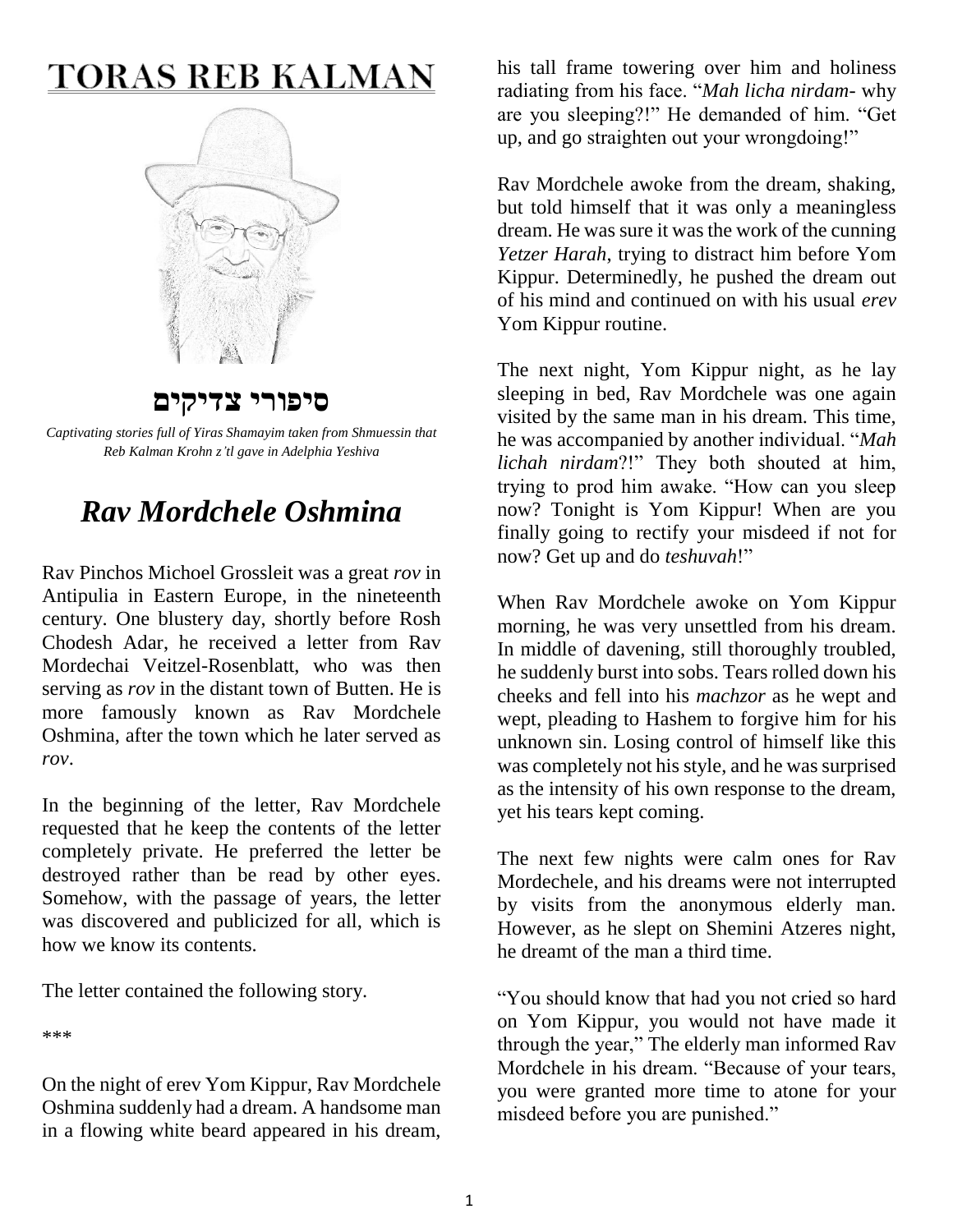"Please, tell me, what did I do wrong?" Rav Mordchele asked desperately. "I have no idea what *aveirah* I have done that needs to be corrected! Help me understand what I need to rectify!"

However, the man disappeared, leaving his question unanswered.

Rav Mordchele woke up with a start and sat up in his bed, his heart pounding in fear. By now, he was sure the dream was not nonsense, and he knew that he needed to atone for his sin immediately. However, no matter how much soul searching he did, he could not think of anything that he might have done wrong, and he felt extremely unnerved.

The following night, in his dream, he saw the same man. This time, Rav Mordchele was proactive. "You must tell me what my *aveirah* is!" He begged. "I'm asking you, in the merits of all the *tenoim* and *amoraim* whose Torah I learn, to please tell me what I did wrong!"

The elderly man nodded. "Do you know who I am?" He began.

"No," Rav Mordchele responded honestly. "Who are you?"

"I am the Mahari ben Lev," The man responded. Who was the Mahari ben Lev? The Mahari ben Lev was a great *posek* who lived in the sixteenth century in Turkey. His rulings are often brought down in the *Poskim* and studied until today.

"In one of the *dinei* Torah that I presided over," The Mahari ben Lev continued, "I issued my ruling, which was against a very wealthy and powerful person. He tried to bribe me, to convince me to change my ruling in his favor. However, despite his intense pressure, I did not waver and ruled according to halachah.

"Shortly after the *din* Torah, I was walking in the street when I encountered the wealthy man whom I had ruled against. In front of all the passersby, he approached me and delivered a ringing slap to my cheek. This was a terrible disgrace for the Torah, since as a *talmid chacham*, I represented the Torah.

"Degrading the Torah is a serious offense, and once he committed this *aveirah*, it was molded into the wealthy man's very DNA. This faulty DNA was then passed on to all of his offspring forevermore. Each of his descendants was born with a blemished *neshamah*, and they all suffered in their lifetimes because of it." The Mahari ben Lev grew silent for a moment and then continued. "You, Rav Mordchele, are a descendent of that wealthy man."

"Who, me?" Rav Mordchele sputtered. "I'm a descendent of this man?"

"Yes," The Mahari ben Lev affirmed. "It is only because you are such a great *talmid chacham* that I received permission to inform you about this stain on your *neshamah*, so that you can do *teshuvah* before you, too, are punished for the deed of your forebear."

Rav Mordchele began to cry. "But how can I atone for such a thing?" He asked brokenly. "I don't know how to do *yichudim* (a kabbalistic ritual)! How can I do *teshuvah*?"

"*Yichudim* would indeed be the proper way to atone for this *aveirah*," The Mahari ben Lev agreed. "However, I'll give you a different path to *teshuvah*. You must learn my *sefer*, Teshuvos Mahari ben Lev. Learn it until you know every *psak*, every *pilpul* backwards and forwards, inside out. Once you are an unequivocal expert on my *sefer*, then you will have a *kaparah*."

"Where can I find a copy of your *sefer*?" Rav Mordchele asked.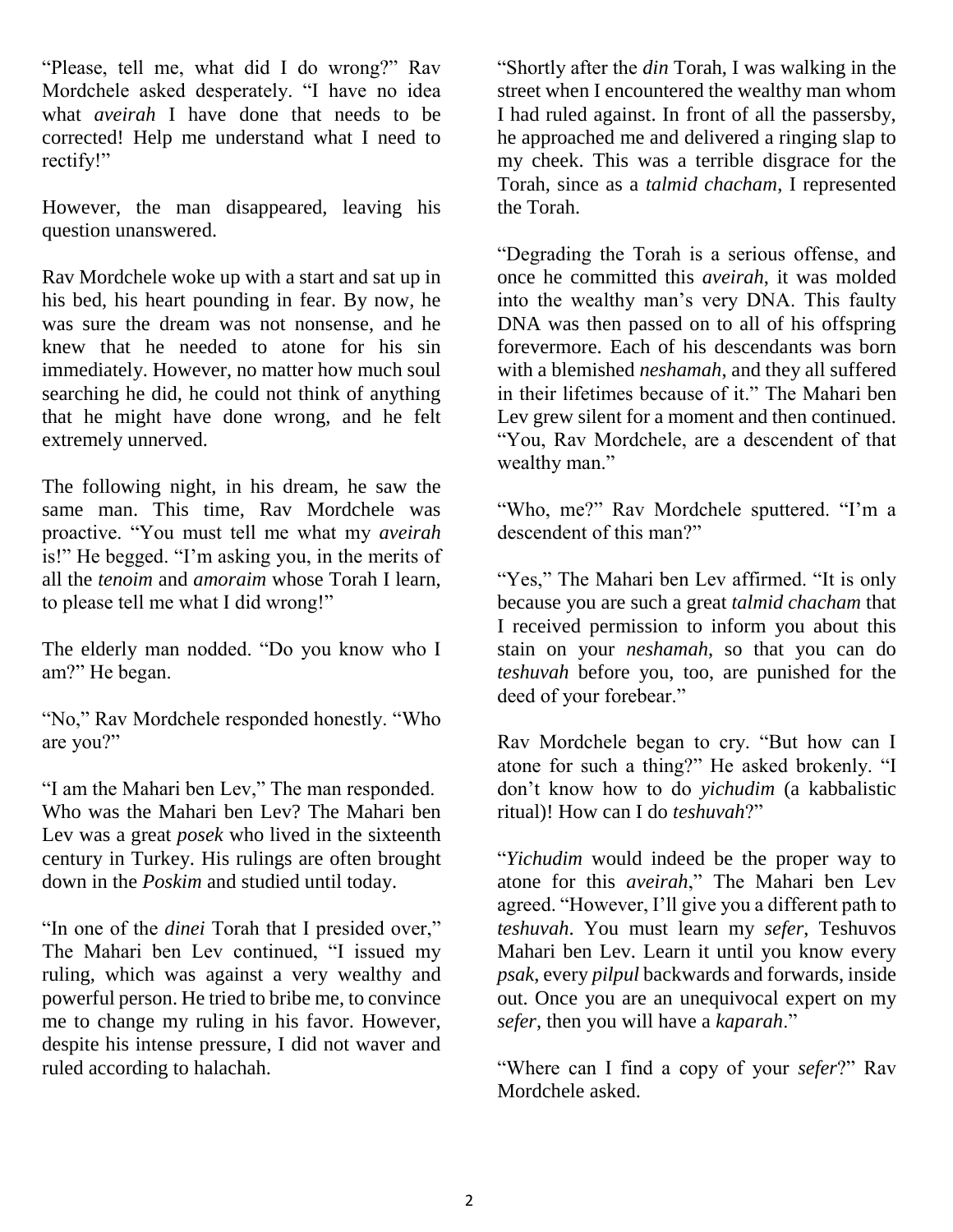"You can purchase it from Rav Pinchos Michoel, *rov* of a distant town," The Mahari ben Lev said. "Buy off his copy of the *sefer* and delve into it for four years, until you will know it by heart."

Rav Mordchele awoke from this dream feeling calmer than he had in a while. He now knew what he needed to atone for, and he had a clear path to get there.

After *yom tov*, he sent his assistant to go purchase the Mahari ben Lev. The assistant dutifully obeyed, and managed to obtain a copy of the *sefer*. However, the copy he purchased was not from Rav Pinchos Michoel; it was simply something he had found for sale.

Rav Mordchele wasted no time and began learning from his new *sefer*. However, that night, he received a fifth visit from his nocturnal visitor, the Mahari ben Lev.

"Why didn't you listen to me?" The Mahari ben Lev demanded in the dream. "I gave you an opportunity to correct the misdeed of your grandfather, and yet you didn't take advantage of the opportunity!"

"But I did," Rav Mordchele protested. "In fact, I began learning the *sefer* today."

"Maybe, but you didn't purchase it from Rav Pinchos Michoel," The Mahari ben Lev explained. "I explicitly instructed you to buy it from him."

"I didn't realize you wanted to me to purchase only from him," Rav Mordchele replied. "Why him specifically?"

"Rav Pinchos Michoel wrote a *sefer* on *Temurah*," The man in his dream responded. "Due to a lack of funds, he never published his work. However, *klal* Yisroel needs his *sefer*! Therefore, I am requesting that you buy the Teshuvos Mahari ben Lev from him for a nice sum of money so that he has the means to publish his *sefer*."

Although Rav Mordchele planned on following the Mahari ben Lev's instructions immediately, he was *rov* of a city, and he was very busy with his obligations toward his *kehillah*. Somehow, between fulfilling his duties as *rov* and learning his usual *sedorim*, he never got around to contacting Rav Pinchos Michoel to buy the Teshuvos Mahari ben Lev from him.

As the weeks passed, Rav Mordchele's wife suddenly took ill and grew progressively weaker. It appeared that she had limited days on this earth. Sitting at his wife's bedside, Rav Mordchele suddenly recalled the Mahari ben Lev and his dire predictions of punishment should Rav Mordchele neglect to atone for the sin of his ancestor.

With this sad ending, Rav Mordchele concluded his letter to Rav Pinchos Michoel. He also included a postscript requesting that Rav Pinchos Michoel daven for his wife's speedy recovery.

\*\*\*

After Rav Pinchas Michoel finished reading the letter, he understood that he had received a sign from *shomayim* that he was obligated to publish his *sefer* on *Temurah*. He was also awed by the greatness of Rav Mordchele Oshmina, who had merited to have the Mahari ben Lev revealed to him in a dream numerous times to amend an *aveirah* committed by his forbear.

The messenger whom Rav Mordchele had sent to deliver the letter also came equipped with a large sum to purchase the Teshuvos Mahari ben Lev from Rav Pinchos Michoel, who agreed to sell it to him. With the money from the sale, Rav Pinchos Michoel printed his work on Temurah, for the benefit of *klal* Yisroel.

And Rav Mordchele studied the Teshuvos Mahari ben Lev for four years, until he became a true